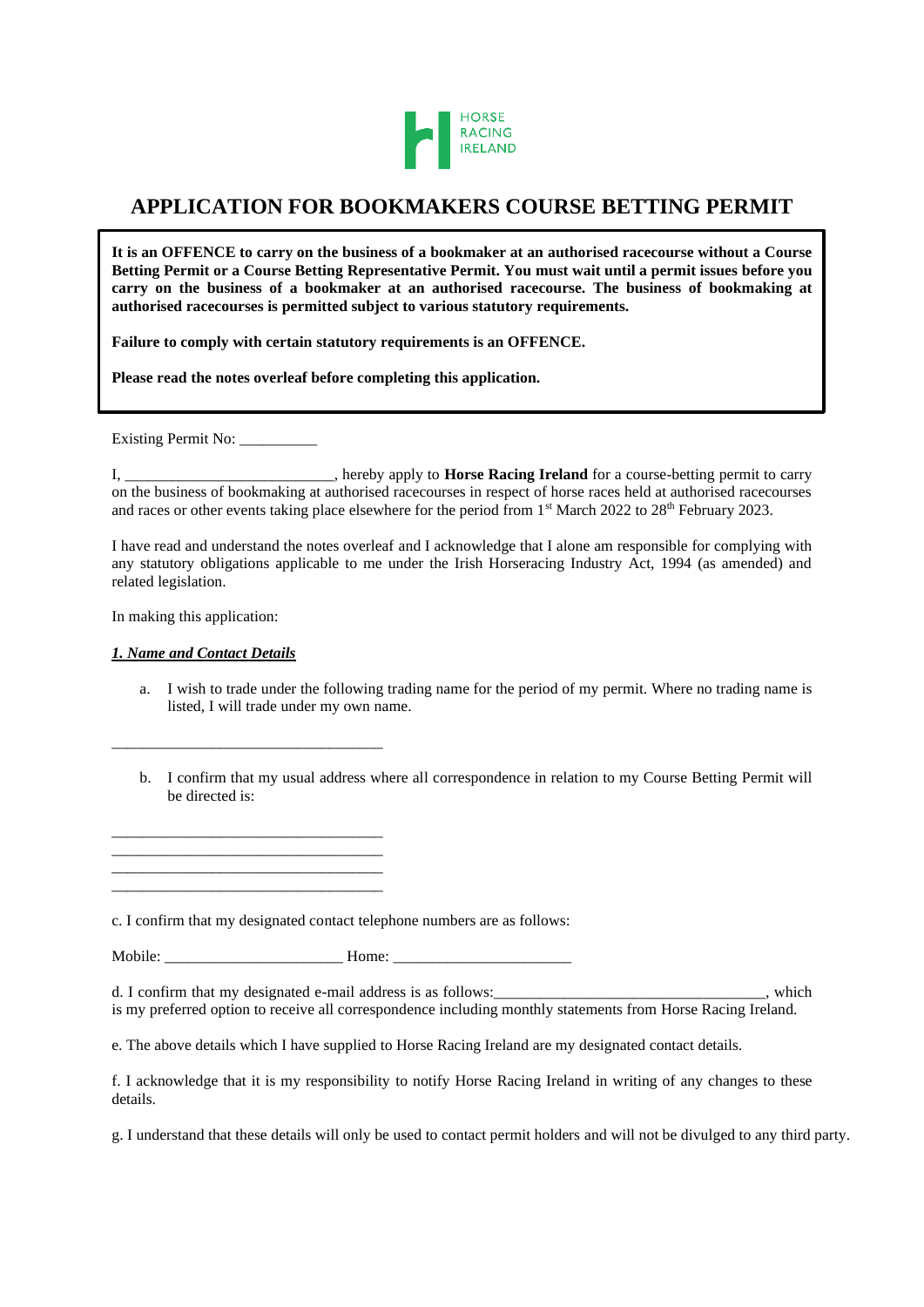# *2. State Bookmaker's Licence*

I confirm that I am the holder of a current bookmaker's licence issued by the Revenue Commissioners under the Betting Act 1931 which is in force at the time of making this application.

# *3. Course-Betting Permit Charges*

I agree to pay all charges associated with the issue of my Course Betting Permit. I accept that Horse Racing Ireland may vary such charges from time to time. The fee for 2022 is €300. However, for bookmakers who agree to accept all correspondence, including monthly statements, by email as an alternative to ordinary post, a reduced fee of  $\epsilon$ 250 will apply.

#### *4. Course-Betting Representative Permit Charges*

a. I accept that each permit holder is entitled to two Course Betting Representative Permits free of charge and for each additional representative permit a charge of  $\epsilon$ 200 will be applied.

b. I undertake to pay all charges associated with any Representative Permits issued to me.

#### *5. Amounts due to Horse Racing Ireland*

a. I confirm that all amounts due to Horse Racing Ireland have been discharged at the time of application for this permit. I acknowledge that Horse Racing Ireland may refuse to issue a permit and/or attach appropriate terms and conditions to the grant of a permit where amounts due remain outstanding.

## *6. Security Deposits*

a. I acknowledge that Horse Racing Ireland may require a security deposit as a term or condition attached a Course Betting Permit or a Course Betting Representative Permit.

b. I confirm that Horse Racing Ireland holds a security deposit relating to a permit previously granted to me.

c. Should Horse Racing Ireland require a security deposit as a term or condition attaching to a permit, I acknowledge that I will not be permitted to carry on the business of a bookmaker at an authorised racecourse until that term or condition is met by the lodgement of the full amount of the security deposit with Horse Racing Ireland.

d. I acknowledge that Horse Racing Ireland may increase the amount of any security deposit required by varying a relevant permit term or condition.

e. I acknowledge that an amount held by Horse Racing Ireland as a security deposit may be depleted due to deductions by Horse Racing Ireland from an amount lodged.

f. In the event that an amount held on deposit by Horse Racing Ireland is no longer equal to (or greater than) an amount required to be held as a security deposit by a condition attaching to a permit, I acknowledge that I will not be permitted to carry on the business of bookmaking at authorised racecourses.

g. Should Horse Racing Ireland require a security deposit as a term or condition attaching to a permit, I acknowledge that any unpaid amount due to Horse Racing Ireland (whether relating to levies, turnover charges, flat rate charges such as pitch charges, or otherwise), or any amount found by Horse Racing Ireland to be due to a customer in respect of disputed or unsettled bets, may be deducted from any such security deposit lodged by me with Horse Racing Ireland.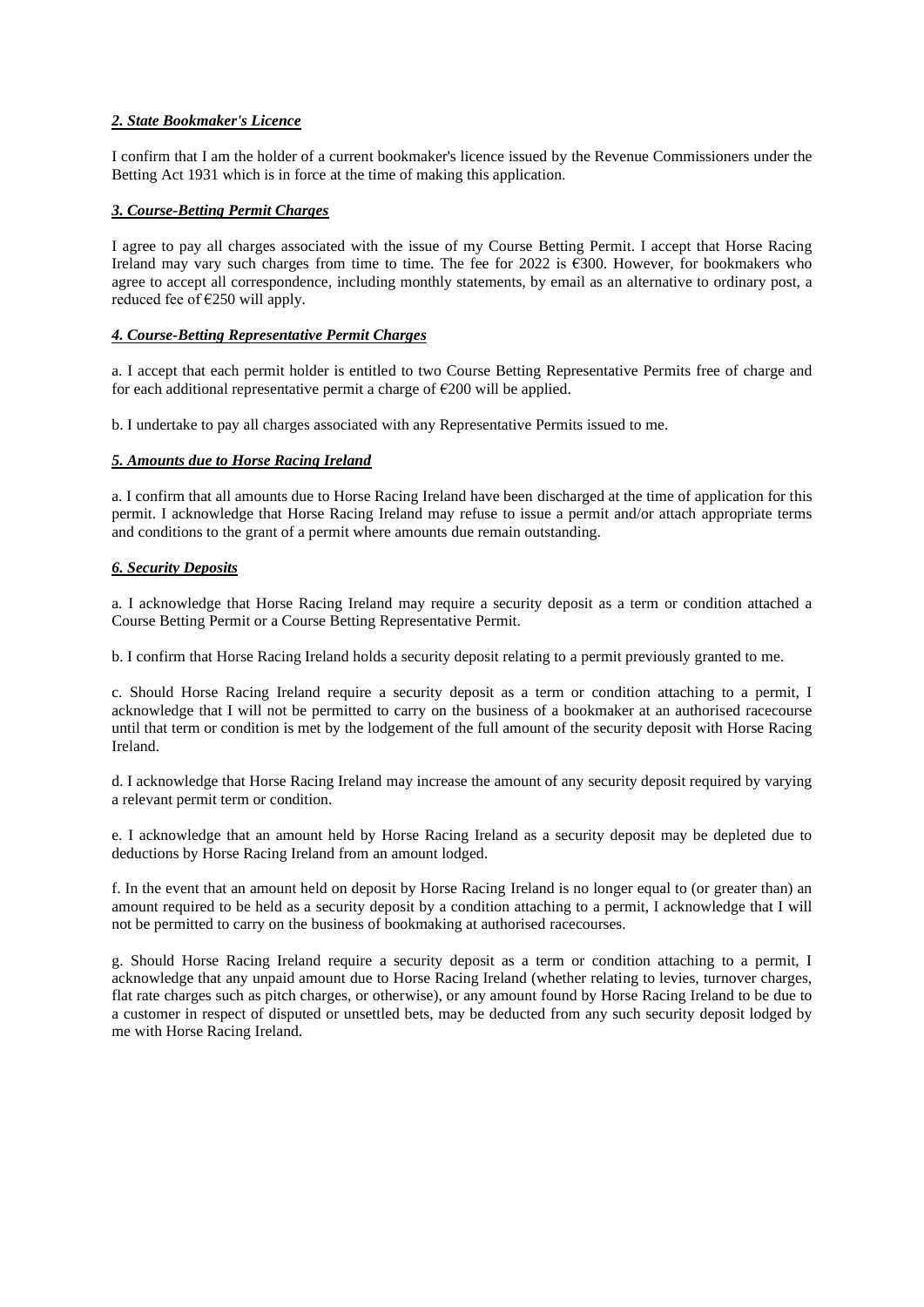# *7. Payment*

a. I acknowledge that Horse Racing Ireland's payment procedures require that I provide and maintain a valid direct debit mandate to cover all payments of whatever nature due to HRI during the period of my permit and that all payments to Horse Racing Ireland must be made through this direct debit. I acknowledge that I will not be permitted to carry on the business of bookmaking in the absence of a valid direct debit mandate.

b. I further acknowledge that no payments will be accepted on-course.

c. I acknowledge that Horse Racing Ireland's payment procedures require that a direct debit must be set up with a bank in the Republic of Ireland.

d. I confirm that I have previously provided a direct debit mandate to Horse Racing Ireland, that it remains valid and that the relevant bank details have not changed.

e. I understand that should a direct debit be returned unpaid by my bank; Horse Racing Ireland will charge an administrative fee equivalent to the bank charges involved.

f. I acknowledge that should a direct debit be returned unpaid by my bank; Horse Racing Ireland may vary the terms and/or conditions attached to a permit (for example by requiring an increased security deposit).

g. I understand that in the event of my direct being returned unpaid, I must lodge the relevant amount with HRI within seven days. In the event of this payment not being lodged with HRI within seven days of receipt of notification, I understand that the matter will be reported to the Bookmaker's Committee.

h. I understand that amounts owed by me will be collected by HRI – through direct debit – on the  $20<sup>th</sup>$  of each month (or the following banking day). A statement will be provided to me – in advance of all direct debits being sent to the bank for collection – advising of the amount owed and due for collection.

## *8. Negotiating Bets at an Authorised Racecourse (Previously A3 & A4 – Code of Practice)*

I will not knowingly make a bet or engage in betting transactions with a person under the age of eighteen years whether such person is acting on his/her own behalf or as an agent for another person. The onus on proof of age is the responsibility of the Bookmaker and/or his/her Representative.

# **9.** *Display of Terms and Trading Details (Previously Section C – Code of Practice)*

- 1. A Bookmaker must trade from a Joint.
- 2. A Bookmaker must display the following details on his/her board or on his/her Joint in a manner clearly visible to the public in the relevant Betting Ring:
- a) His/her trading name which must be registered with HRI.
- b) When a Representative is operating on behalf of a Bookmaker, the name of that Bookmaker who is being represented, must be clearly visible on the top of the Board.
- c) The runners in race card order or betting order.
- d) The minimum bet and the guaranteed liability which will be accepted by the bookmaker.
- e) He/she is not prepared to lay Each Way betting.
- f) The terms of Each Way betting must be on standard terms as set out by HRI.
- g) Whether the Bookmaker is Betting Without a horse or horses. Where a Bookmaker is betting without the favourite/forecast betting/multiple bets, a notice to this effect must be clearly displayed.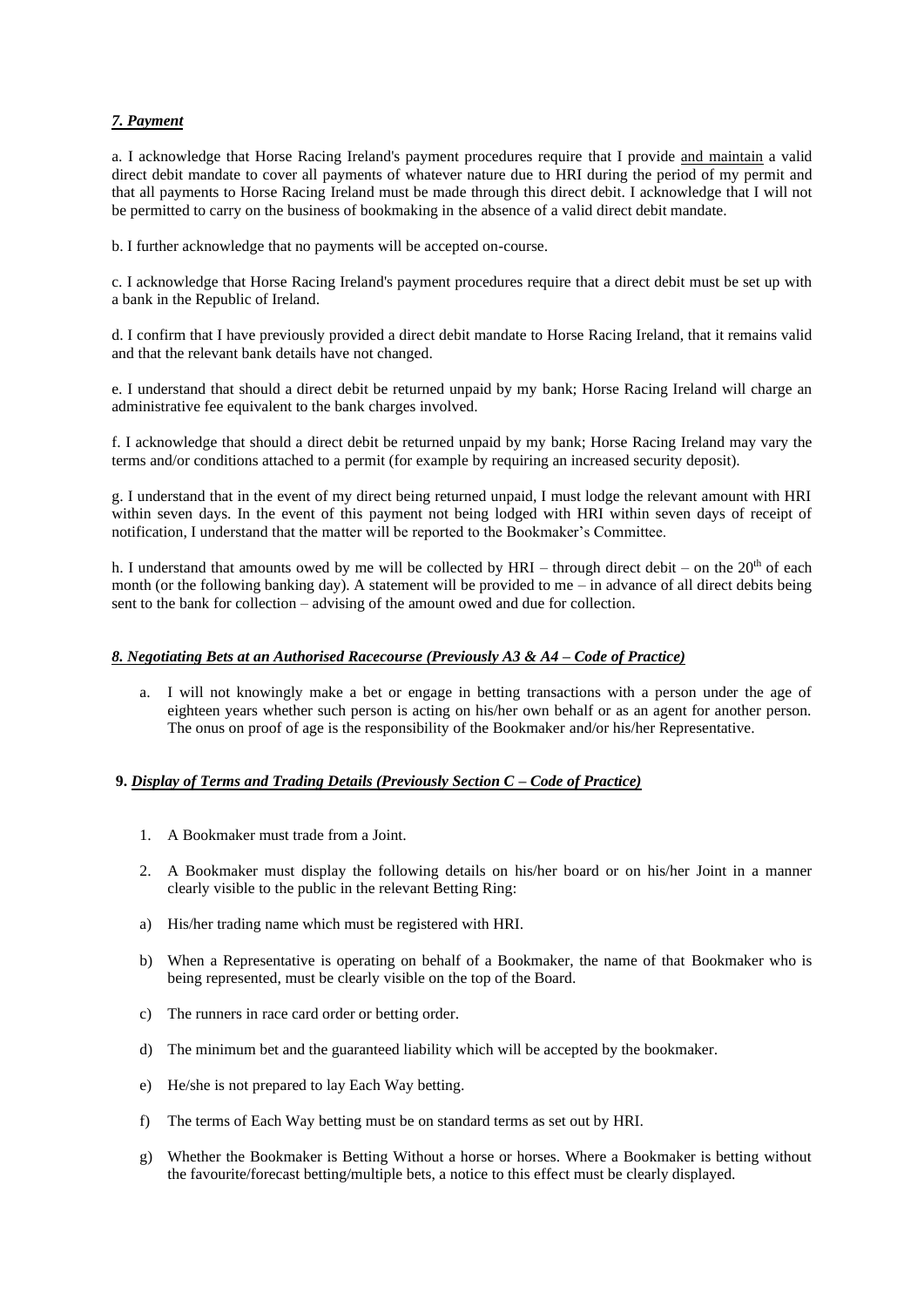- 3. Bookmakers betting on the result of a race by distance or by photo finish must price the odds for all possible options resulting in the outcome of said race.
- 4. Following the announcement that a horse prior to coming under starter's orders has been withdrawn from a race on which the Bookmaker is betting, a Bookmaker or his Employee shall clearly draw a line across the betting book under the last bet struck on each horse or time tag the last bet recorded by computer record before recording any further bets. A Bookmaker who fails to draw a line or time tag under the last bet will not be permitted to make a deduction where the line is not drawn in the book or the time of the last bet is not time tagged on the computer record to indicate the withdrawn horse and the formation of a new betting market.
- 5. A Bookmaker who wishes to bet on a particular race must price up the odds-on offer on all horses no later than the public address announcement stating that the horses are leaving the Parade Ring. Each Bookmaker has a responsibility to form a market and to provide an SP return for each event. The rules in relation to withdrawn horses for deductions from winnings should be where possible displayed and if not possible, must be available in printed format for each customer if requested. The returns payable on placed horses for each race type should where possible be displayed and if not possible, must be available in printed format for each customer if requested.
- 6. In the case of a disputed bet, a Bookmaker must inform the customer that he (the customer) may refer the matter for decision to HRI in writing or via the HRI online facility.

# *10. Betting Slips or Tickets (Previously Section D – Code of Practice)*

From 1st October 2004 but no later than 1st January 2005, a Bookmaker or his/her Representative who conducts business at an Authorised race meeting or an Authorised Racecourse, other than a point to point meeting, must issue to the customer for each bet accepted a ticket, receipt or betting slip displaying the following information:

- 1. The Bookmakers name and HRI contact details.
- 3. The meeting name, date and race number.
- 4. The name and number of the horse.
- 5. The stake and the potential return including the stake to the customer.
- 7. The odds at which the bet was laid.
- 8. The type of bet Win, Place, Forecast, Betting Without other.

# *11. Conduct of Bookmakers (Previously Section E – Code of Practice)*

1. A Bookmaker, his/her Representative or Employees while conducting business in the Betting Ring, shall not indulge in or be associated in any way with any practice that has or might have the effect of distorting artificially the betting market or the starting price at any meeting, whether by offering false prices on any horse or by any other means.

2. A Bookmaker, his/her Representative or Employees must keep any Pitch/Joint/equipment used in the course of his/her business in a clean, tidy and safe condition and must dress in an appropriate manner.

3. A Bookmaker, his/her Representative or Employees shall always conduct themselves in a proper and orderly manner. They shall conduct any business with customers and any other authorised personnel in a polite and helpful manner. Any person acting in an offensive, disorderly or violent manner may be immediately removed from the Betting Ring by the racecourse security staff or the Garda Siochana.

4. A Bookmaker, his/her Representative or Employees shall comply with any reasonable request or directive made by a HRI Official, or their representatives, security personnel or the Garda Siochana at any time.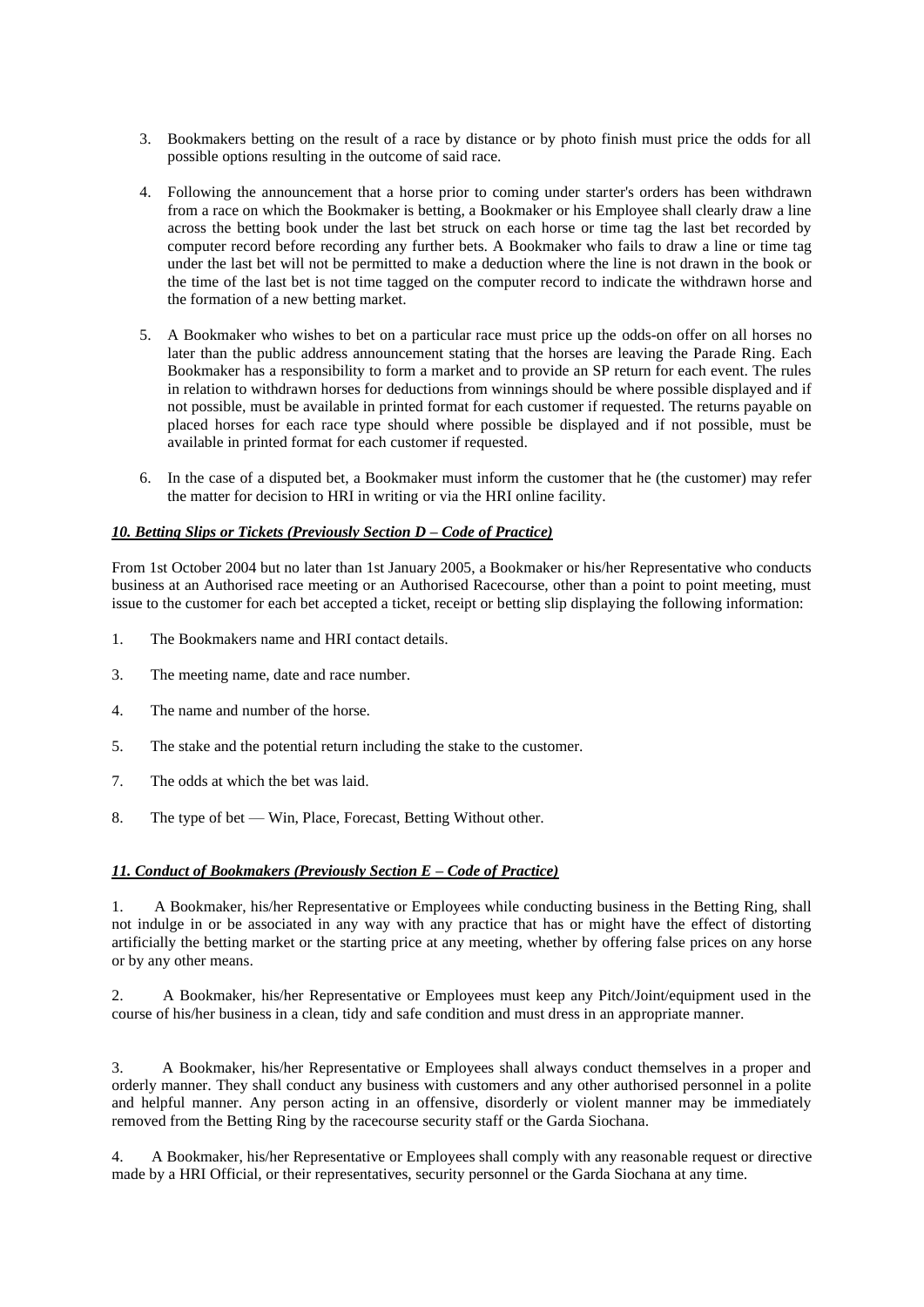# *12. Bookmakers Employees (Previously Section F – Code of Practice)*

1. Where a Bookmaker or his/her Representative employs or uses the services of a runner or assistant at an Authorised Racecourse on a permanent or temporary basis, the Bookmaker shall be responsible for the conduct of said Employees throughout the period of the employment.

2. A person employed by a Bookmaker as an assistant to record bets negotiated by the said Bookmaker must be situated to the rear of the Joint. It is the responsibility of the Bookmaker to ensure that during any period of time that he/she is accepting or negotiating bets that his/her assistant is in close proximity to the rear of the Joint.

3. A Bookmaker shall undertake to abide by employment law in respect of any person in his/her employment on an Authorised Racecourse. In this regard, the Bookmakers attention is drawn in particular to the provisions laid down in the "Protection of Young Persons (Employment) Act, 1996". The following outlines some of the main provisions but Bookmakers are obliged to make themselves aware of break entitlements as laid down in the legislation:

- A "Child" for the purposes of the Act is a person under the age of 16.
- A "Young Person" for the purposes of the Act is a person over the age of 16 and under the age of 18.
- Children under the age of 14 cannot work without written permission from the relevant Minister.

Children aged 14 years may not work during the school term. They may work 35 hours maximum per week during school holidays. The maximum hours in a day are 7 hours and they cannot work before 8.00 am and after 8.00 pm.

▪ Children aged 15 years may only work 8-hours maximum per week during the school term and 35 hours maximum per week during school holidays. The maximum hours in a day are 7 hours and they cannot work before 8.00am and after 8.00pm.

▪ Before employing a child or young person, a Bookmaker must have evidence of age and written permission from a parent or guardian.

Those aged 16 and 17 years of age may work a maximum of 40 hours per week. The maximum hours in a day are 8 hours and they cannot work before 6.00am and after 10.00pm.

Those aged 18 years and older may work a maximum of 48 hours per week and attention is drawn in this regard to the "Organisation of Working Time Act, 1997" which also sets out legal entitlements.

Account must also be taken of any hours worked by Employees in another employment if applicable, in order to ensure that the maximum hours are not exceeded.

4. Bookmakers should familiarise themselves with their responsibilities as employers for the health and safety of their Employees, including close relatives, while in their employ.

5. Bookmakers are required, whilst conducting business on a racecourse, to obtain and maintain full Employer's Liability Insurance for their Employees in addition to their Public Liability Insurance and should be able to produce evidence of this coverage at any stage if requested to do so by an official of HRI.

Signed: **Signed: Bookmaker** 

**Date:** \_\_\_\_\_\_\_\_\_\_\_\_\_\_\_\_\_\_\_\_\_\_\_\_\_\_\_\_\_\_\_\_\_\_\_

| <b>FOR OFFICE USE ONLY</b> |     |    |  |
|----------------------------|-----|----|--|
|                            | Yes | No |  |
| <b>Signed/Date</b>         |     |    |  |
| Address                    |     |    |  |
| <b>State Licence</b>       |     |    |  |
| Deposit                    |     |    |  |
|                            |     |    |  |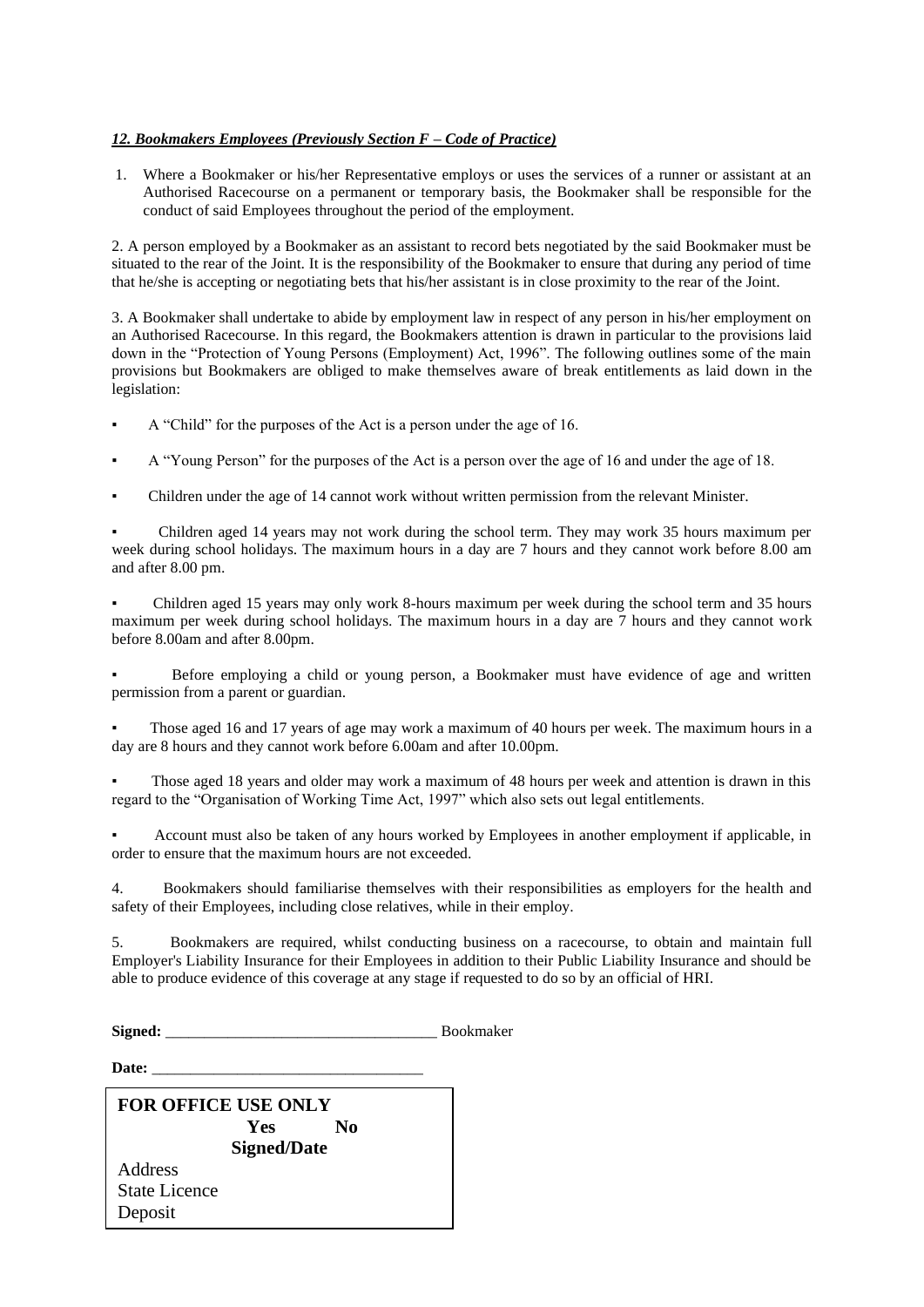# **NOTES FOR APPLICANTS FOR COURSE BETTING PERMITS**

#### 13. **Offence of Bookmaking at Authorised Racecourse without a Permit**

It is an offence to carry on the business of a bookmaker at an authorised racecourse without a valid permit issued by Horse Racing Ireland.

Carrying on the business of a bookmaker at an authorised racecourse without a valid permit issued by Horse Racing Ireland may result in prosecution and may prejudice future permit applications.

#### 14. **State Bookmaker's Licence**

Holders of state bookmaker's licences for the time being in force issued under the Betting Act 1931 are considered to be licensed bookmakers.

Course Betting Permits will only be granted to licensed bookmakers. Course Betting Representative Permits will only be granted in respect of licensed bookmakers.

Where a bookmaker's state bookmaker's licence expires, is cancelled or is surrendered, any permit granted to that bookmaker shall cease to be in force. A bookmaker will not be permitted to carry on the business of bookmaking in such circumstances.

## 15. **Permit Applications May Be Refused**

a. Horse Racing Ireland may refuse an application for a Course Betting Permit where it considers the applicant is not a fit or proper person to hold such a permit.

b. Horse Racing Ireland may refuse an application for a Course Betting Representative Permit where it considers the person to be specified the Course Betting Representative Permit is not a fit or proper person to be specified in such a permit.

#### 16. **Terms and Conditions Attaching to Permits**

Horse Racing Ireland may attach such terms and conditions as it thinks fit to any permit granted. Horse Racing Ireland may also vary or change the terms and conditions attached to any permit from time to time as it thinks fit.

Failure to comply with the terms or conditions attached to a permit may result in suspension or revocation of the permit under Section 48 of the Irish Horseracing Industry Act 1994 and may prejudice future permit applications.

Failure to comply with the terms or conditions attached to a permit is a summary offence which may result in prosecution and may prejudice future permit applications.

Carrying on the business of a bookmaker at an authorised racecourse in a manner which does not comply with the terms or conditions attached to a permit may constitute carrying on such business without a permit which is an offence that may result in prosecution and may prejudice future permit applications.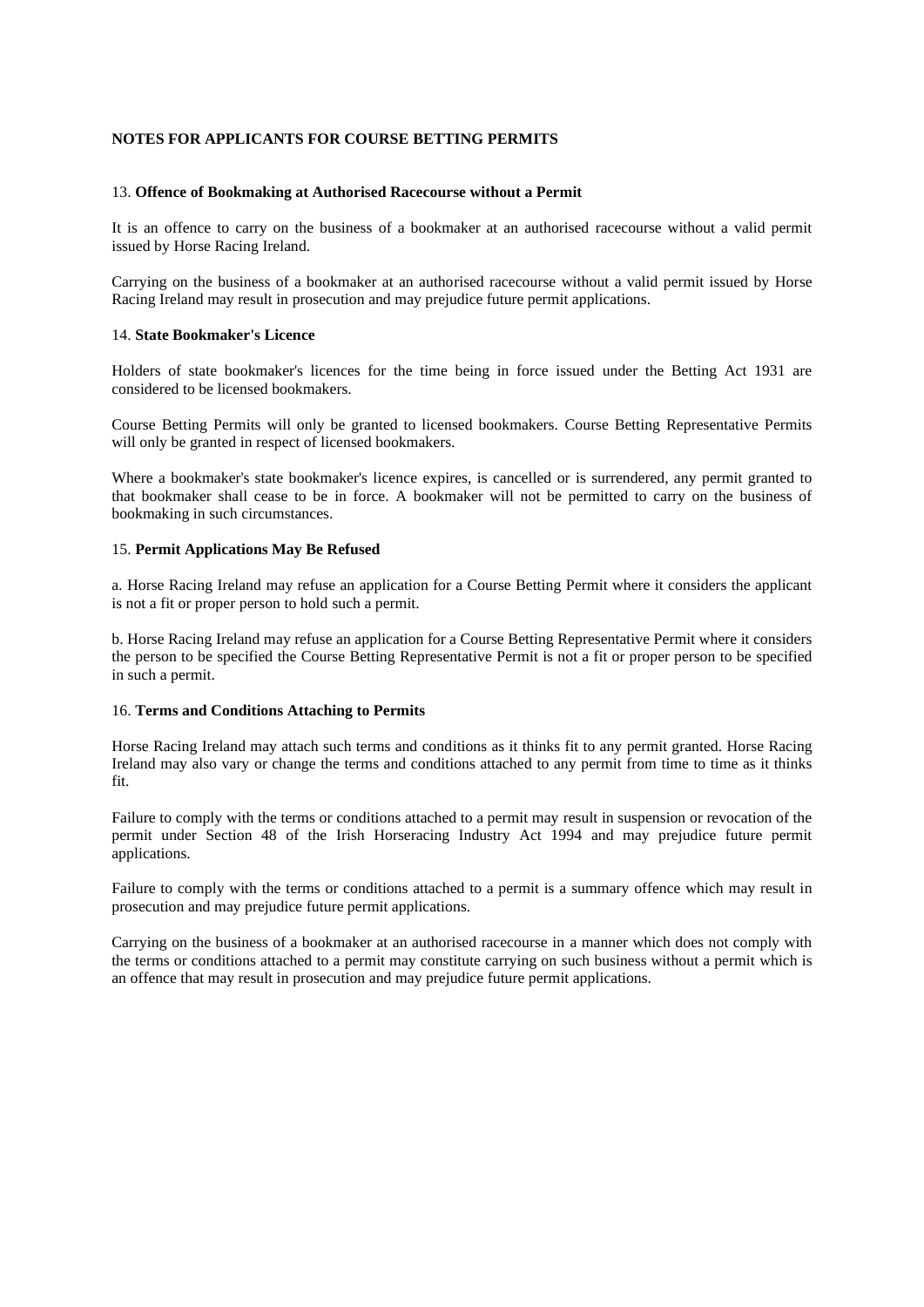# 17. **Payment of Betting Levies, Turnover Charge and other Flat Rate Charges**

Authorised bookmakers must pay to Horse Racing Ireland any levy on course bets, any turnover charge on course bets and any flat rate charge as may be prescribed and in force from time to time.

Failure to pay a levy or turnover charge due on course bets or a flat rate charge may result in suspension or revocation of a permit and may prejudice future permit applications.

Horse Racing Ireland may initiate legal proceedings to recover any unpaid levies, turnover charges or flat rate charges.

Failure to pay a levy due on course bets is a summary offence which may result in prosecution and may prejudice future permit applications.

Levies and turnover charges will not be payable by authorised bookmakers on bets which they have laid off to other permit holders operating at the same fixture or have become void otherwise than through the mutual consent of the parties thereto. Bets laid off with exchanges cannot be claimed as laid off bets against turnover held.

#### 18. **Racecourses (Authorised Bookmakers Pitch Charges) Regulations, 2004**

Authorised bookmakers must pay an annual pitch charge to the executives of authorised racecourses. Different pitch charges may be fixed in respect of different parts of the same racecourse and in respect of different racecourses. Annual pitch charges are payable to Horse Racing Ireland on behalf of the relevant racecourse executive.

Failure to pay a pitch charge to Horse Racing Ireland may result in suspension or revocation of a permit and may prejudice future permit applications.

# 19. **Racecourses' Executive Seniority & Pitch Rules**

Horse Racing Ireland is not party to the Racecourse Executives' Seniority and Pitch Rules agreed by Association of Irish Racecourses and the Irish National Professional Bookmakers Association.

Horse Racing Ireland may however have regard to any agreements between authorised racecourses and authorised bookmakers where it proposes to make regulations under Section 53(1)(b) of the Irish Horseracing Industry Act (as amended).

#### 20. **Procedure for Registration of Seniorities**

In accordance with its role in providing a single structure for administration and financial management of Irish horseracing, Horse Racing Ireland maintains a list of seniorities held by bookmakers at authorised racecourses.

Where a bookmaker wishes to register the transfer of a seniority, a fee for registering the transfer must be paid to Horse Racing Ireland by bank draft, by cheque, or by direct debit (where a direct debit mandate is already in place) and a completed Transfer of Seniority form must be furnished to Horse Racing Ireland.

The registration of such a transfer will be notified by Horse Racing Ireland to the bookmakers concerned.